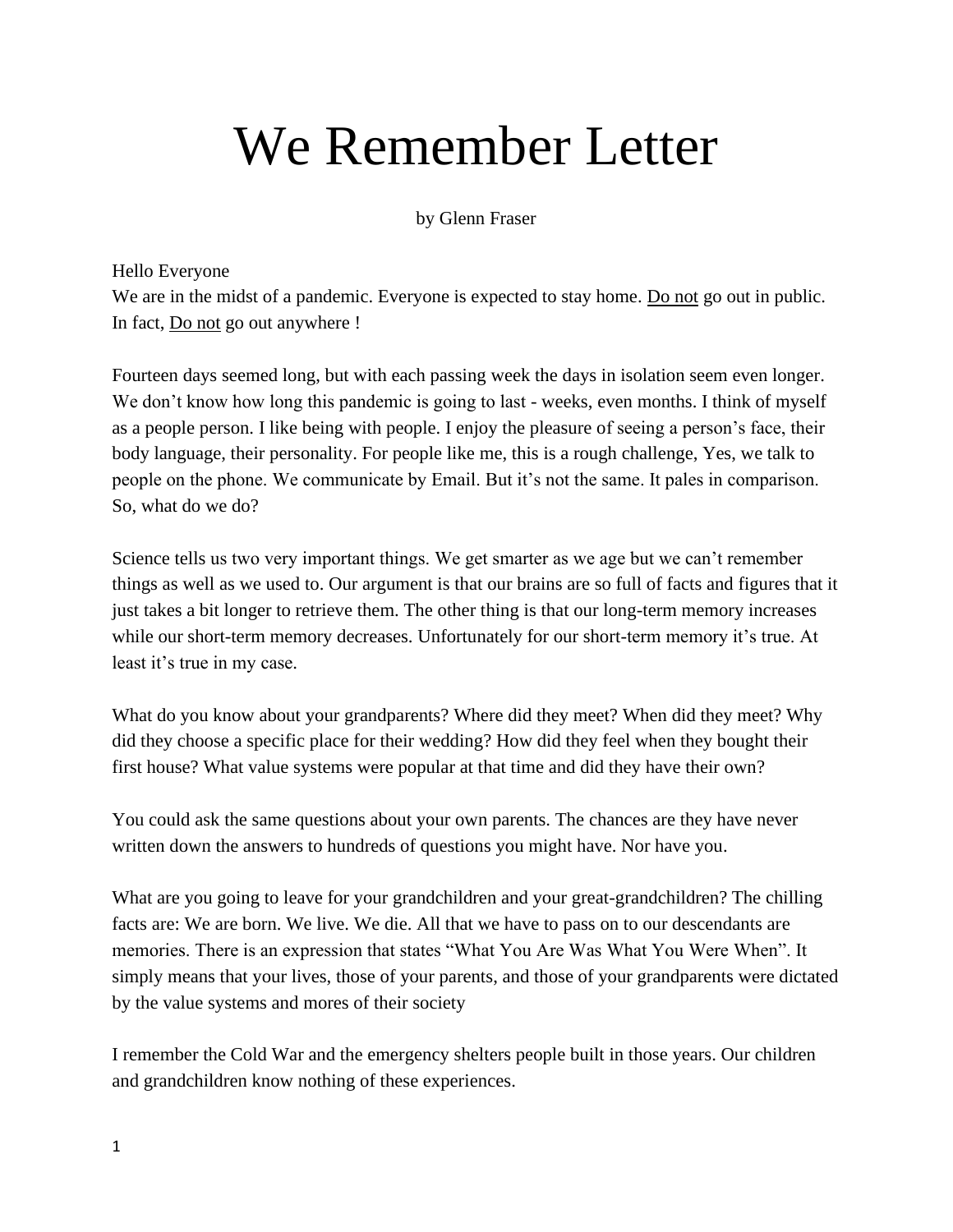I urge you to sit down and write down your memories. Maybe one of your great-greatgrandchildren will be fascinated by what you wrote. You never know but they will thank you. I am culling family photographs of the past - people whom I know nothing about and photographs without any names or dates on the back. I wish I knew who they were.

Sometimes I lie in bed at night, trying to get to sleep, while my mind races back to my childhood, my school days and my travelling. I can remember childhood playmates and experiences that I have not thought about for decades. (Even the word 'decades' is frightening.) During this time memories flash through my brain. Perhaps the worst thing about memories is that I can remember the names of the boys but I cannot remember the names of some of the girls. I admit the girls are far more interesting to me than the boys! I have no idea of their married names or how their lives turned out. I hope they had wonderful lives and that they were very happy throughout their own lives.

BUT, here is the problem. I would love to go back into my past and talk to these people. Most of them are my age and I hope they are grandparents with loving children and grandchildren. I would love to go back in time and talk to my parents. Hello Mom. Hello Dad. This is what happened to me after you left. Most of all, I miss you !

So what do I do now? What I want is impossible but I have time on my side. While I stay at home in isolation I can do very little. I don't want to watch the news every day. It's almost too depressing. I am getting tired of television programs. I can only do so much reading.

So what do I do now? I'm going to write down the names of people I remember and some of the memories I have in my head. My memories of traveling to Sydney and Melbourne are still fresh in my mind and I can still remember my emotions when I stepped off the ship in Sydney after spending time in New Zealand. It's funny. Those memories are as clear as yesterday.

So what do I do now? I am going to encourage you to do the same. You've got time on your hands. Think about writing down the names of the people you have known throughout your own lifetime. Think about the good times you have had. Write down your memories. It's a fact you really know very little about your own parents. They didn't talk about themselves in those days and they definitely did not share their memories with you as a child.

I can tell you it's a wonderful thing to think about some of the people you have met. Each person contributed to "who you are now". Every person in your past influenced who you are today. In your own mind, say hello to them as you write. You'll think of new names almost daily. Write down their names and write down the events in your own life that are memorable, but